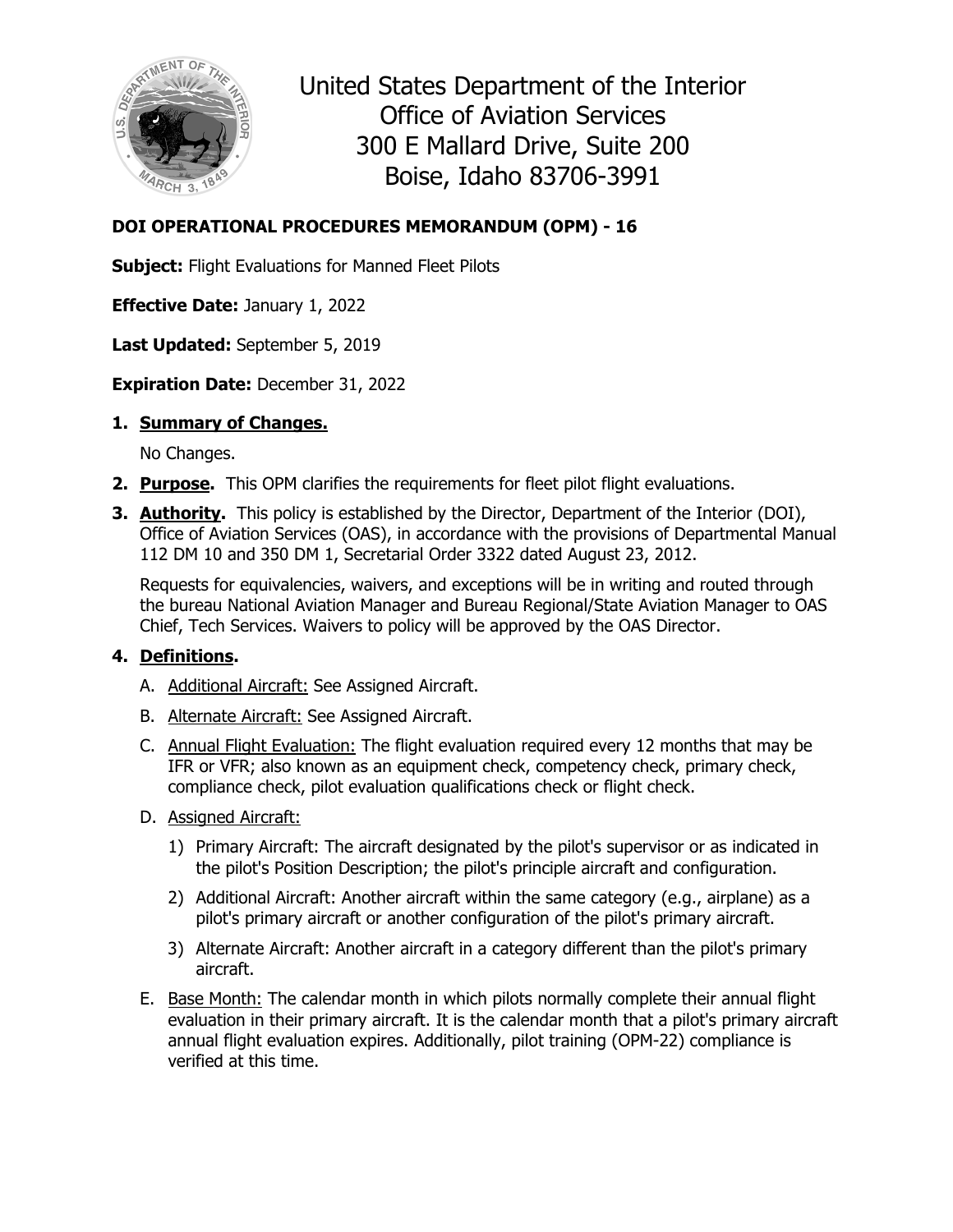- F. Calendar Month: A flight evaluation expires the last day of the month in which it is required regardless of the day it was given. (i.e., a VFR flight evaluation given on 1 January 2010 will have an expiration date of 31 January 2011.)
- G. Configurations:

Airplane

- 1) Amphibious floats
- 2) Retractable landing gear
- 3) Conventional landing gear
- 4) Floats
- 5) Large tundra tires (tires greater than 8.50x6)
- 6) Skis and wheel skis
- 7) Wheels

#### **Helicopter**

- 1) Fixed floats
- 2) Skids
- 3) Wheels (fixed or retractable)
- H. Differences Flight Evaluation: A flight evaluation that focuses on the differences in equipment operated.
- I. Differences Training: Required ground and/or flight training, given by an authorized instructor, for a crew member who has qualified on a particular aircraft and is qualifying on a variation or additional configuration of the same aircraft or like make and model (see OPM-23) in the same capacity i.e., Cessna 206G PIC to Cessna 206H PIC. This training is intended to educate crew members in the different procedures, techniques, and/or handling characteristics of individual aircraft and/or equipment. Training must be documented in pilot log books or OAS Forms 50/51 as appropriate.
- J. DOI Initial Flight Evaluation: An initial flight evaluation is required for each make and model. An initial flight evaluation is also required for each configuration. For new pilots, the month in which they complete the initial pilot evaluation in their primary aircraft becomes their base month.
- K. Evaluation Window: The period in which an evaluation should be conducted. The normal evaluation window is the pre-expiration month, base month and grace month.
- L. Expiration Date: On pilot cards and related documents, the expiration date is the same as the due or required date. Expiration dates are based on calendar months, i.e., a flight evaluation given any day in January will expire the last day of January in the subsequent year(s). The grace month is NOT included in the expiration, due or required date.
- M. Expiration Month: The calendar month a flight evaluation expires. A pilot's primary aircraft, "expiration month", is that pilot's base month. For additional aircraft or alternate aircraft use the term, "expiration month", not base month.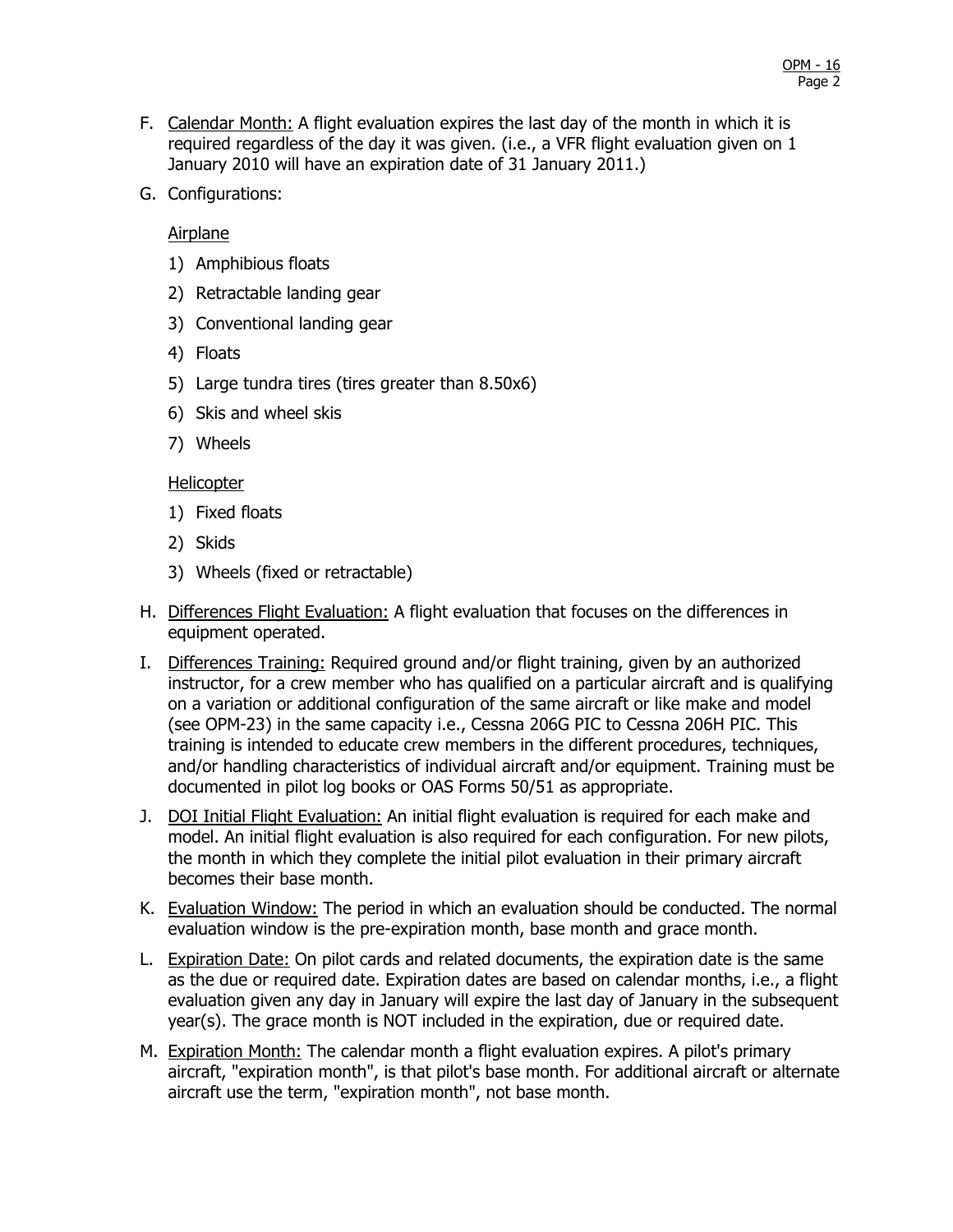- N. Grace Month: The calendar month immediately following the base/expiration month during which a pilot can continue to operate without having completed a requisite evaluation. The purpose of the grace month is to allow the pilot and inspectors some flexibility in case weather, mission requirements, aircraft availability, etc. prevent an evaluation from being completed in the base/expiration month. In no case may a pilot operate beyond the grace month without a required flight evaluation. A flight evaluation given within the grace month is considered completed in the calendar month it expired.
- O. IFR Flight Evaluation: Instrument Flight Rules flight evaluations are required every 6 months when operating IFR; also known as a semiannual IFR flight evaluation or an IFR check.
- P. PIC: Pilot in Command
- O. Primary Aircraft: See Assigned Aircraft.
- R. Technically Advanced Aircraft: An aircraft with electronic flight instruments and/or a multifunction display(s); an IFR GPS; and an integrated autopilot.

### **5. Policy Clarifications.**

- A. From 351 DM 3.5 C (1): Pilots are responsible for scheduling and successfully completing required flight evaluations. Those who fail to do so shall be removed from DOI flight status, except for approved training or flight evaluations.
	- 1) To ensure timely completion of flight evaluations, fleet pilots should contact their OAS Regional Office to discuss possible evaluation dates as far in advance as practical. Pilot inspections are normally scheduled by zones to maximize travel efficiency. Fleet pilots in cooperation with OAS inspectors should schedule evaluations to coincide with planned zones. In any case, fleet pilots must notify their OAS Regional Office of their evaluation requirements a minimum of two weeks (14 calendar days) in advance of the desired evaluation date.
	- 2) Scheduling of flight evaluations is especially critical if a pilot is in their grace month. If they have not done so already, pilots in their grace month should contact their OAS Regional Office as soon as possible to schedule an evaluation. Pilots who fail to provide OAS with at least two weeks' notice may find there are no inspectors available to evaluate them before the end of their grace month.
- B. From 351 DM 3.5 C  $(2)(a)$ : "VFR flight evaluations shall be valid for a period of 13 months."
	- 1) VFR flight evaluations are required every twelve (12) calendar months. With the grace month applied, a VFR flight evaluation is valid for 13 calendar months.
	- 2) PICs operating only one aircraft type and configuration; their annual flight evaluation must be accomplished within the evaluation window based on the pilot's base month.
	- 3) PICs operating multiple aircraft and/or configurations; their primary aircraft annual flight evaluation must coincide with their base month. Additional and alternate aircraft flight evaluations may or may not fall in the base month. Aircraft and/or configuration flight evaluations that do not fall in the base month will have a separate expiration month.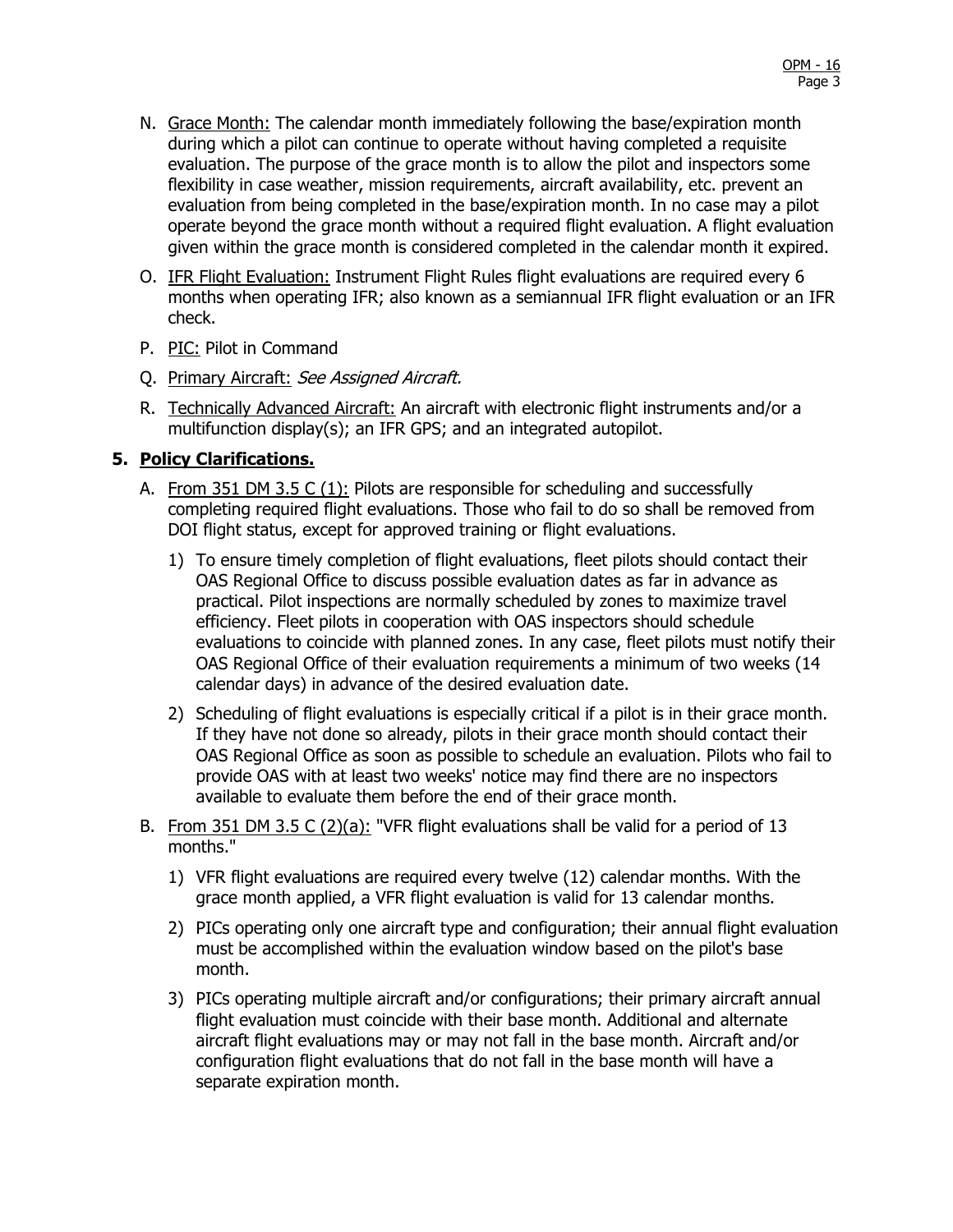- 4) VFR flight evaluations are conducted in accordance with the minimum performance standards established in the appropriate Federal Aviation Administration (FAA) Commercial Pilot /Airman Certification Standards (ACS).
- C. From 351 DM 3.5 C  $(2)(b)$ : "IFR flight evaluations shall be valid for a period of 6 months."
	- 1) 1) When applicable, IFR flight evaluations are required every six (6) calendar months. With the grace month applied, an IFR flight evaluation is valid for seven (7) calendar months.

Note: When operating IFR in the grace month it is the pilot's responsibility to ensure FAA currency. It is possible to be IFR current within DOI policy and not be current in accordance with 14 CFR 61.

- 2) The IFR flight evaluation is conducted in accordance with the minimum performance standards established in the appropriate FAA Instrument Rating /Airman Certification Standards (ACS), Instrument Proficiency Check.
- D. From 351 DM 3.5 C  $(2)(c)$ : "Flight evaluations completed in the calendar month before or after the calendar month in which they were required are considered as completed in the calendar month in which they were required."
	- 1) This is the "evaluation window" provision.
	- 2) The evaluation window is the pre-expiration month, base/expiration month and the grace month.
	- 3) The calendar month an evaluation is given becomes the "Expiration Month" for that evaluation. The DM refers to this as the "required" month. For clarification, the terms expiration, due and required mean the same and are used interchangeably.
	- 4) The calendar month immediately after the expiration date (the grace month) is an additional month that an evaluation is considered valid even though it is after the expiration date for the flight evaluation.
	- 5) When a flight evaluation is given on any day within the "evaluation window" the expiration month does not change.
	- 6) When a flight evaluation is given outside the "evaluation window", the expiration month for that flight evaluation must be reset. The calendar month the evaluation was given becomes the new expiration month.
- E. From 351 DM 3.5 C (4)(b): "An initial flight evaluation is required in each category and class of aircraft."
	- 1) A DOI initial flight evaluation is required in each make and model of aircraft.
	- 2) With documented differences training, the initial flight evaluation for another aircraft in the same grouping (OPM-23) may be waived at the Pilot Inspector's discretion. Training must be documented in the pilot's log book or on OAS Forms50/51 as appropriate.
	- 3) When applicable, an initial IFR flight evaluation is required in each category and class of aircraft.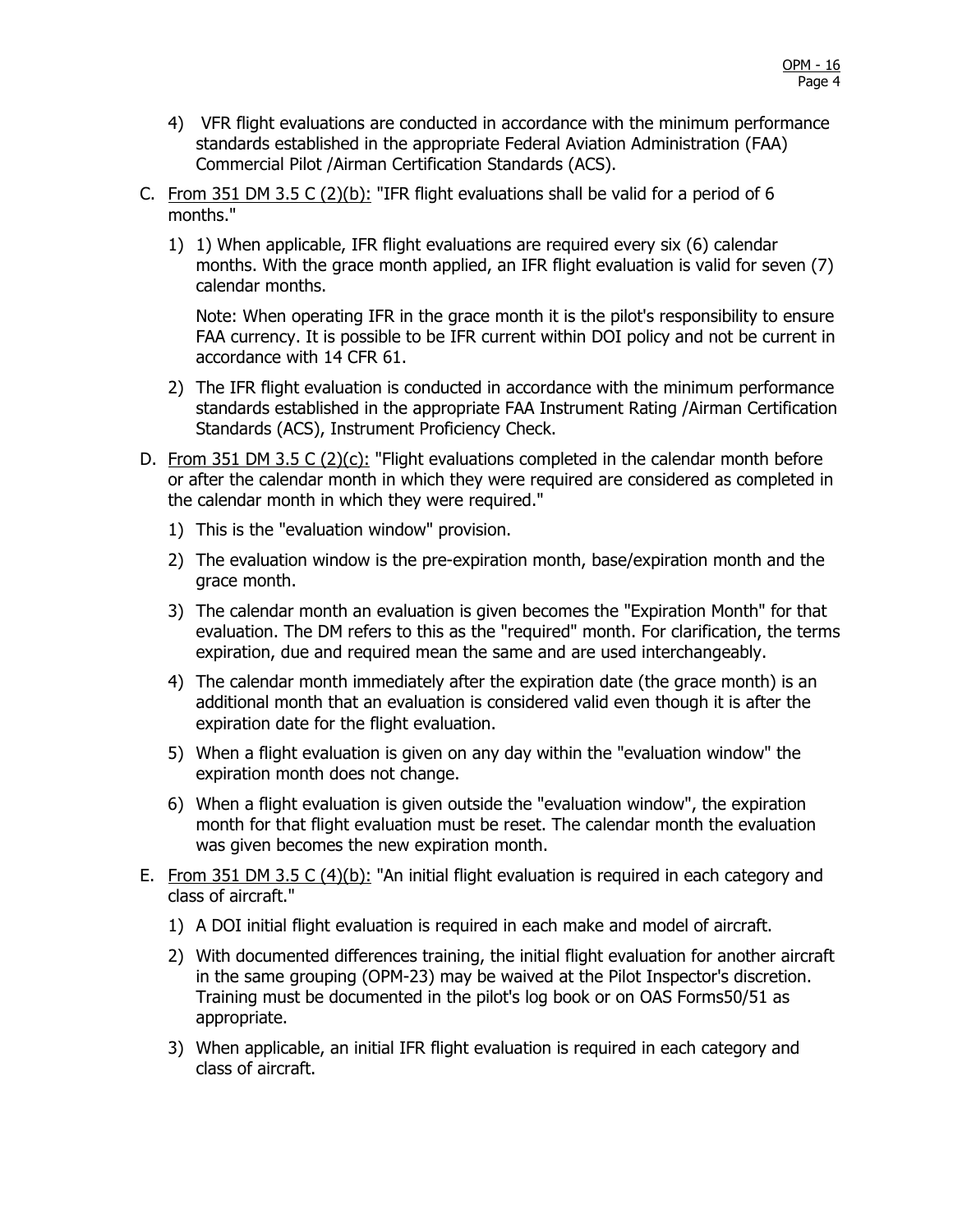- 4) Prior to operating a technically advanced aircraft IFR, a pilot must take an initial IFR flight evaluation in an aircraft with that specific electronic flight instrument display.
- 5) An initial flight evaluation is required for each configuration.
	- a) Differences training is required when applying a specific configuration to an additional aircraft; i.e., if a PIC is qualified in a Cessna 206 on wheels and a Super Cub on wheels, skis and floats; differences training is required prior to operating a Cessna 206 on floats. At the Pilot Inspector's discretion, a differences flight evaluation may also be required.
	- b) Differences training is required for a straight skis to retractable wheel skis transition and to operate an aircraft equipped with wheel skis. "Wheel skis WHEELS ONLY" will be annotated on the OAS-30 (Block VIII) if pilot is not ski or wheel ski qualified. A differences flight evaluation may be required at the Pilot Inspector's discretion.
	- c) In applying this discretion, the Pilot Inspector should consider the pilot's time in the particular category/make/model/series/configuration, recency of experience and the recommendation of the pilot's instructor or mentor.
- F. From 351 DM 3.5 C  $(5)(b)(ii)$ : For all other airplanes, the annual flight evaluation must be accomplished in the most complex aircraft in class, every other year.

From 351 DM 3.5 C (5)(b)(iii): Pilots flying aircraft on skis shall have a ski configuration evaluation ride each 24 calendar months.

From OPM-22, Appendix A 3.A: DOI pilots operating aircraft in multiple configurations will alternate flight evaluations between configurations, e.g., year one - wheel skis, year two - floats.

- 1) PICs must pass an annual flight evaluation in each category of aircraft every 12 calendar months.
- 2) PICs operating turbine powered aircraft or an aircraft that requires a type rating must pass an annual flight evaluation in make and model (and series for helicopters) within the previous 12 calendar months.
- 3) PICs operating multiengine airplanes must pass a flight evaluation in a multiengine airplane within the previous 12 calendar months.
- 4) PICs operating an airplane on amphibious floats must pass a flight evaluation in an amphibious float equipped airplane within the previous 12 months.
- 5) PICs operating an airplane on skis must pass a flight evaluation in an airplane on skis within the previous 24 calendar months.
- 6) PICs operating an airplane on floats must pass a flight evaluation in an airplane on floats within the previous 24 calendar months.
- 7) PICs operating an airplane on wheels must pass a flight evaluation in an airplane on wheels within the previous 24 calendar months.
- 8) PICs operating single engine airplanes must pass a flight evaluation in a single engine airplane within the previous 24 calendar months.